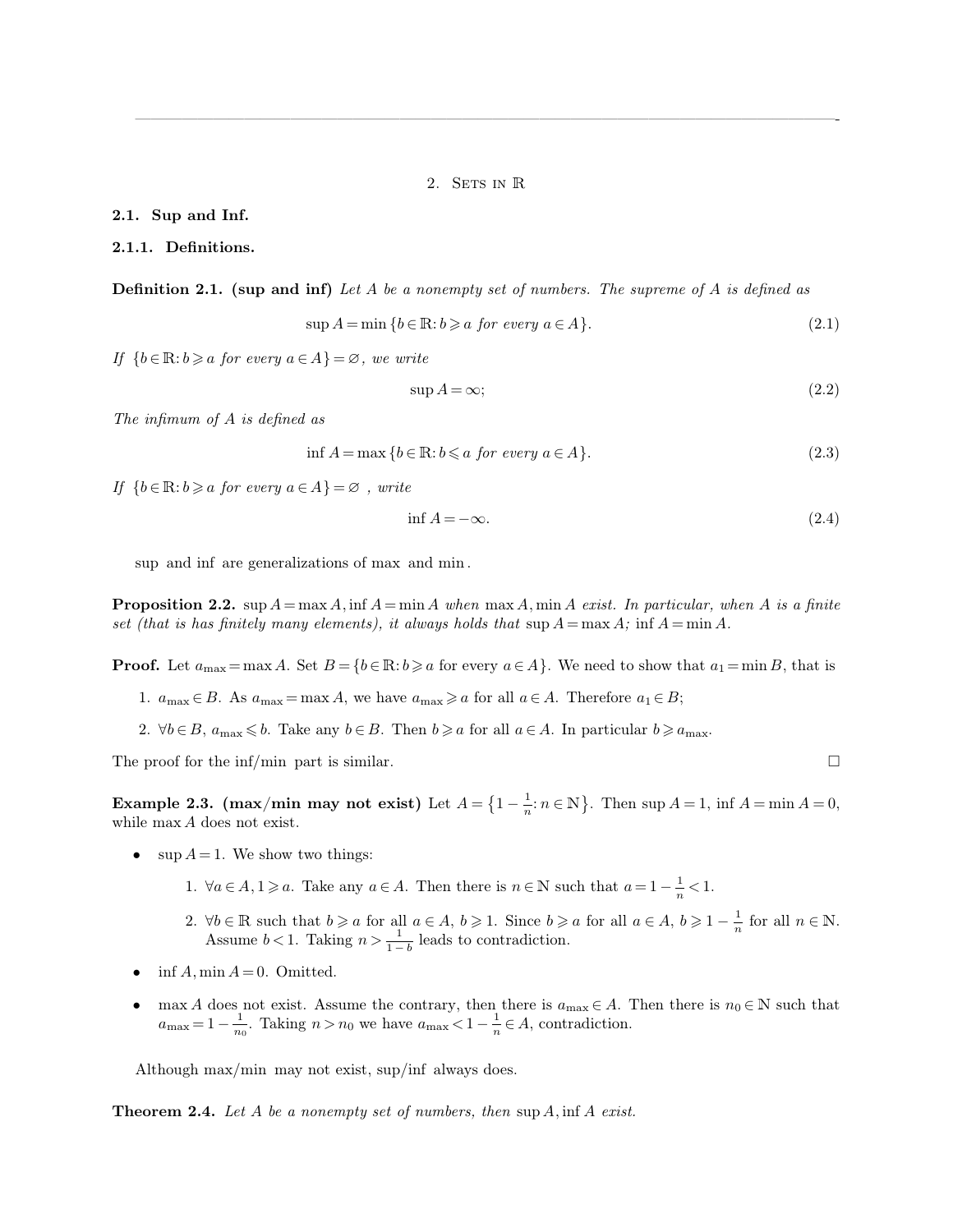**Proof.** The existence of sup A follows directly from the least upper bound property of R. To show that inf A exists, consider the set  $B := \{b \in \mathbb{R} : b \leq a \text{ for every } a \in A\}$ . Since A is nonempty, there is at least one  $a \in A$ . By definition of B this a is an upper bound of B. Thus the least upper bound property leads to the existence of sup  $B \in \mathbb{R}$ . All we need to show is that  $b_{\max} := \sup B \in B$ .

Assume the contrary, that is  $b_{\max} \notin B$ . Then there is  $a \in A$  such that  $b_{\max} > a$ . Let  $\tilde{b} := \frac{b_{\max} + a}{2}$ . Then we have  $\tilde{b} > a$  so for every  $b \in B$ ,  $\tilde{b} > b$ . This contradicts the fact that  $b_{\max} = \sup B = \min \{\tilde{b} \in \mathbb{R} : \tilde{b} \geqslant b \text{ for }$ every  $b \in B$ . The contract of the contract of the contract of the contract of the contract of  $\Box$ 

**Theorem 2.5. (Approximation of sup and inf)** Let  $A \subseteq \mathbb{R}$  with sup  $A$ , inf  $A \in \mathbb{R}$ *. Then for every*  $\varepsilon > 0$ , *there are*  $a, b \in A$  *such that* 

<span id="page-1-0"></span>
$$
\sup A - a < \varepsilon; \qquad b - \inf A < \varepsilon \tag{2.5}
$$

**Proof.** We prove the sup case and left the inf case as exercise. Assume the contrary. Then there is  $\varepsilon_0 > 0$ such that for all  $a \in A$ , sup  $A - a \geq \varepsilon_0$ . Now set  $a_{\sup} := \sup A - \varepsilon_0/2$ . We have  $a_{\sup} > a$  for all  $a \in A$  but  $a_{\rm sup} < \sup A$ . Contradiction.

**Remark 2.6.** By setting  $\varepsilon = 1/n$ , we can obtain a sequence  $\{x_n\}$  with  $x_n \in A$  such that  $x_n \longrightarrow \sup A$  (or inf A). However note that  $x_n$  may not be different elements from one another. For example when A is finite, we basically will have to take the sequence  $x_n = a_{\text{max}}$ .

### **2.1.2. Sup/Inf of functions.**

A special case that is particularly useful is when the sets are images of functions.

**Definition 2.7. (Sup and Inf of functions)** Let  $f: E \mapsto \mathbb{R}$  be a function. We define

$$
\sup_{x \in E} f(x) := \sup f(E); \qquad \inf_{x \in E} f(x) := \inf f(E). \tag{2.6}
$$

**Example 2.8.**  $\sup_{x \in (-1,1)} x^2 = 1$ ,  $\inf_{x \in (-1,1)} x^2 = 0$ .

**Theorem 2.9. (sup and inf under operations)** Let f, g be functions with domains containing  $E \subseteq \mathbb{R}$ . *Let*  $c \in \mathbb{R}$  *be a* positive *number. Then* 

- *a*)  $\sup_{x \in E} (cf) = c \sup_{x \in E} f$ ;  $\inf_{x \in E} (cf) = c \inf_{x \in E} f$ ;
- *b*)  $\sup_{x \in E} (-f) = -\inf_{x \in E} f$ ;  $\inf_{x \in E} (-f) = -\sup_{x \in E} f$ ;
- $c) \sup_{x \in E} (f + g) \leqslant \sup_{x \in E} f + \sup_{x \in E} g$ ;
- *d*) inf<sub> $x \in E$ </sub>  $(f + q) \ge \inf_{x \in E} f + \inf_{x \in E} q$ .

*The above holds even when the supreme/infimum is*  $\infty$  *or*  $-\infty$ *.* 

**Proof.** We only prove b), c) here. Other cases are left as exercise.

- b). We show  $\sup_{x\in E}(-f) = -\inf_{x\in E}f$ . Once this is done setting  $g = -f$  gives the other half. Let  $a = \inf_{x \in E} f$  (maybe  $-\infty$ ). We need to show
	- 1.  $-a \geq -f(x)$  for all  $x \in E$ . Since  $a = \inf_{x \in E} f$ , by definition  $a \leq f(x)$  for all  $x \in E$ . Therefore  $-a \geqslant -f(x)$  for all  $x \in E$ .
	- 2. For any  $b \in \mathbb{R}$  satisfying  $b \geqslant -f(x)$  for all  $x \in E$ , we have  $b \geqslant -a$ . Since  $b \geqslant -f(x)$  for all  $x \in E$ , we have  $-b \leq f(x)$  for all  $x \in E$ . Since  $a = \inf_{x \in E} f, a \geq b$ . Therefore  $b \geq -a$ .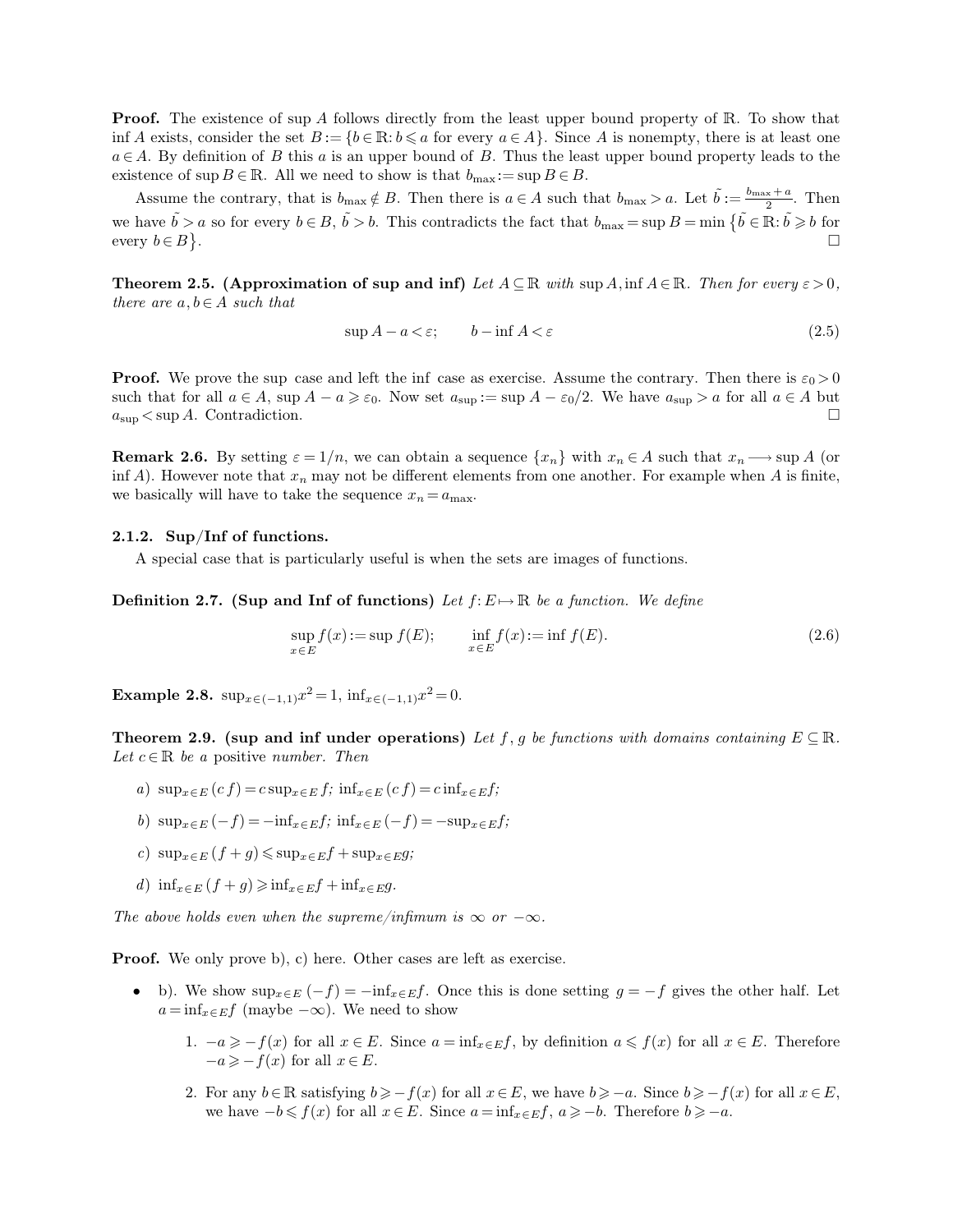<span id="page-2-1"></span>Note that the above argument still holds when  $a = -\infty$ .

• c). Denote  $a = \sup_{x \in E} f$ ,  $b = \sup_{x \in E} g$ , we need to show that  $a + b \geq f(x) + g(x)$  for all  $x \in E$ . If one of a, b is  $\infty$ , then we have  $a + b = \infty \geq f(x) + g(x)$  for all  $x \in E$ .<sup>2.1</sup> If both  $a, b \in \mathbb{R}$ , take any  $x \in E$ . We have  $a = \sup_{x \in E} f \geq f(x)$  and  $b = \sup_{x \in E} g \geq g(x)$ . Consequently  $a + b \geq f(x) + g(x)$ .

**Example 2.10.** The inequalities in c),d) may hold strictly. The reason is that the "peak" of f and the "peak" of g may not be at the same location. For example, take  $f = \begin{cases} 1 & 0 < x < 1 \\ 0 & \text{elsewhere} \end{cases}$  and  $g = \begin{cases} 1 & 1 \leq x < 2 \\ 0 & \text{elsewhere} \end{cases}$ , we have  $\sup_{x \in \mathbb{R}} f = \sup_{x \in \mathbb{R}} g = 1$ , but  $\sup_{x \in \mathbb{R}} (f + g) = 1 < 1 + 1 = 2$ .

**Theorem 2.11.** (Monotone property) *Suppose*  $A \subseteq B$  *are nonempty subsets of* R*. Then* 

- *a*)  $\sup B \ge \sup A$ .
- *b*) inf  $B \le \inf A$ .

**Proof.** We prove a) and leave b) as exercise.

If sup  $B = \infty$ , then sup  $B \ge \sup A$  holds; If sup  $B \in \mathbb{R}$ , then by definition we have

$$
\sup B \geq b \text{ for every } b \in B \Longrightarrow \sup B \geq a \text{ for every } a \in A
$$
\n
$$
(2.7)
$$

because  $A \subseteq B$ . By definition of sup A we conclude that  $\sup B \geq \sup A$ .

## **2.1.3. Limits supreme and infimum.**

**Definition 2.12.** Let  $\{x_n\}$  be a real sequence. The limit supreme of  $\{x_n\}$  is the extended real number

$$
\limsup_{n \to \infty} x_n := \lim_{n \to \infty} \left( \sup_{k \ge n} x_k \right),\tag{2.8}
$$

*and the* limit infimum *of* {xn} *is the extended real number*

$$
\liminf_{n \to \infty} x_n := \lim_{n \to \infty} \left( \inf_{k \geqslant n} x_k \right). \tag{2.9}
$$

**Remark 2.13.** Since  $\sup_{k\geq n}x_k$  is decreasing and  $\inf_{k\geq n}x_k$  is increasing, limsup and liminf always exist (in contrast to limits).

**Remark 2.14.** Note that it is possible that  $\limsup_{n\to\infty}x_n = -\infty$  and  $\liminf_{n\to\infty}x_n = \infty$ .

**Lemma 2.15.** *Let*  $\{x_n\}$  *be a real sequence. Then* 

<span id="page-2-0"></span>
$$
\limsup_{n \to \infty} x_n \ge \liminf_{n \to \infty} x_n \tag{2.10}
$$

**Proof.** Follows from Comparison Theorem. Left as exercise.

**Theorem 2.16.** (Relation to limits and subsequences) Let  $\{x_n\}$  be a real sequence. Then

*a*)  $x_n \longrightarrow a$  *if and only if* limsup $_{n \longrightarrow \infty} x_n = \liminf_{n \longrightarrow \infty} x_n = a$ . <sup>2.2</sup>

[<sup>2.1.</sup>](#page-2-0) Note that by definition sup can only be real number or  $\infty$ , while inf can only be real number or  $-\infty$ .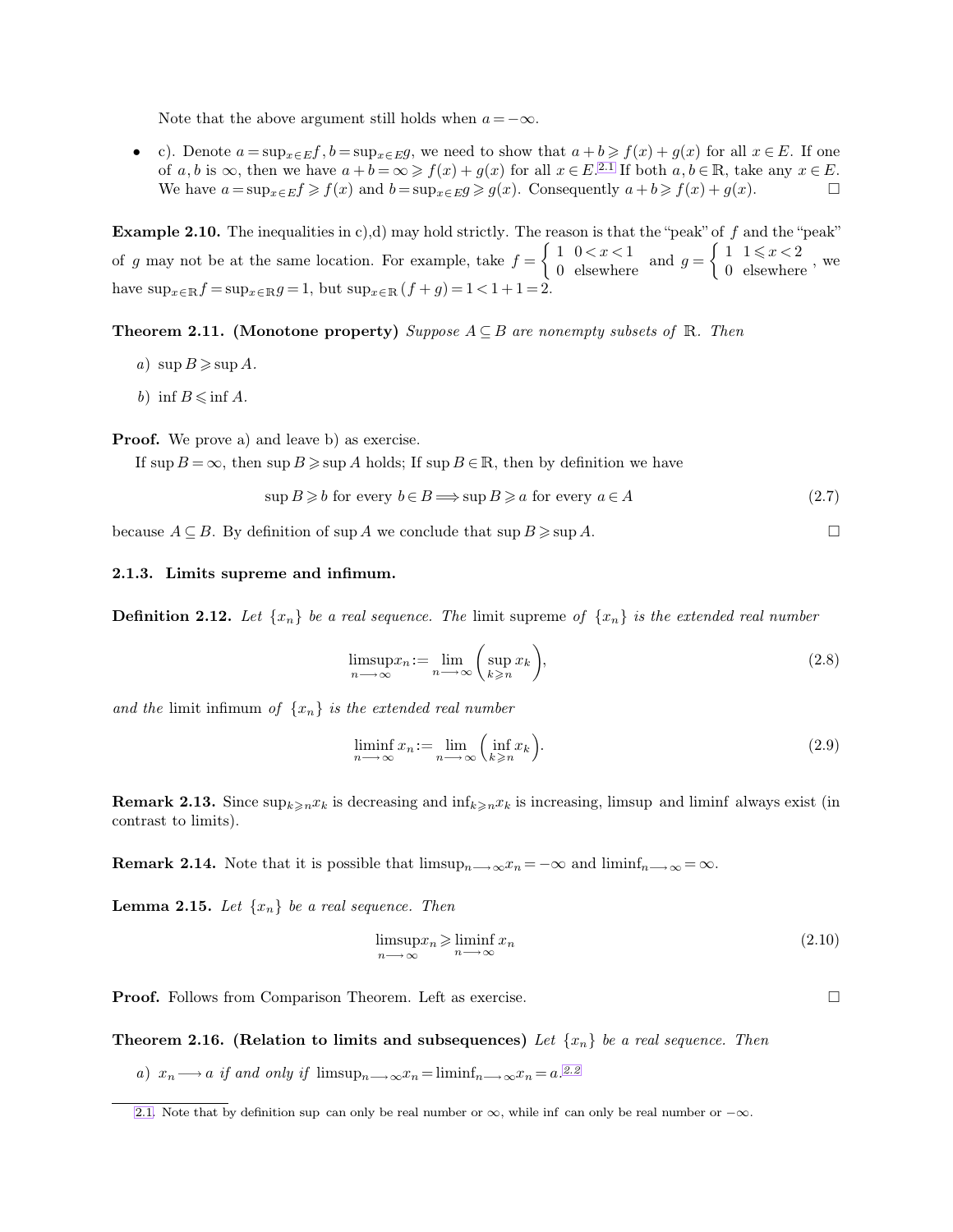- *b*) *There are two subsequences converging to* limsup $_{n\rightarrow\infty}x_n$  *and* liminf $_{n\rightarrow\infty}x_n$ *, respectively.*
- *c*) *If*  $\{x_{n_k}\}$  *is a convergent subsequence, then*  $\liminf_{n\to\infty}x_n \leq \lim_{k\to\infty}x_{n_k} \leq \limsup_{n\to\infty}x_n$ .

#### **Proof.**

- a) We only prove the case  $a \in \mathbb{R}$  and left  $a = \pm \infty$  as exercise.
	- "if". Assume  $\limsup_{n\longrightarrow\infty}x_n=\liminf_{n\longrightarrow\infty}x_n=a$ . Then as

$$
\sup_{k \ge n} x_k \ge x_n \ge \inf_{k \ge n} x_k,\tag{2.11}
$$

application of Squeeze Theorem gives the convergence of  $x_n$  as well as  $\lim_{n\to\infty}x_n=a$ .

"only if". For any  $\varepsilon > 0$ , since  $x_n \longrightarrow a$ , there is  $N \in \mathbb{N}$  such that  $|x_n - a| < \varepsilon$ . This implies  $\sup_{n> N}x_n < a+\varepsilon$  and  $\inf_{n> N}x_n > a-\varepsilon.$  Therefore when  $n>N,$ 

$$
a - \varepsilon < \inf_{k \ge n} x_n \le \sup_{k \ge n} x_n < a + \varepsilon. \tag{2.12}
$$

Comparison Theorem now gives

$$
a - \varepsilon \leq \liminf_{n \to \infty} x_n \leq \limsup_{n \to \infty} x_n \leq a + \varepsilon. \tag{2.13}
$$

As this holds for all  $\varepsilon > 0$ , we must have  $\limsup_{n \to \infty} x_n = \liminf_{n \to \infty} x_n = a$ .

b) We only show the existence of  $x_{n_k} \longrightarrow \limsup_{n \longrightarrow \infty} x_n$ . Thanks to Theorem [2.5,](#page-1-0) there is  $n_1 \in \mathbb{N}$  such that

$$
\sup_{k\geqslant 1} x_k - 1 \leqslant x_{n_1} \leqslant \sup_{k\geqslant 1} x_k; \tag{2.14}
$$

Now apply Theorem [2.5](#page-1-0) to  $\{x_{n_1+1}, ...\}$ , we obtain  $n_2 \in \mathbb{N}$  such that

$$
\sup_{k \ge n_2 + 1} x_k - \frac{1}{2} \le x_{n_2} \le \sup_{k \ge n_2 + 1} x_k.
$$
\n(2.15)

This way we obtain a subsequence satisfying

$$
\sup_{k \ge n_l+1} x_k - \frac{1}{l} \le x_{n_l} \le \sup_{k \ge n_l+1} x_k. \tag{2.16}
$$

We take limit of both sides. As  $\{\sup_{k\geq n_l+1}x_k\}$  is a subsequence of  $\{\sup_{k\geq n}x_k\}$ , it converges to the same limit a. Using the fact that  $1/l \rightarrow 0$  as  $l \rightarrow \infty$ , we apply Squeeze theorem to conclude  $x_{n_l} \rightarrow a$ .

c) Let  $\{x_{n_k}\}\)$  be the subsequence. Then we have

$$
\inf_{l \ge n_k} x_l \le x_{n_k} \le \sup_{l \ge n_k} x_l. \tag{2.17}
$$

Taking limit of all three and applying Comparison Theorem we reach the conclusion.

 $\Box$ 

[<sup>2.2.</sup>](#page-2-1) We do not say " $\{x_n\}$  *converges" to avoid dealing with*  $a = \pm \infty$  *separately.*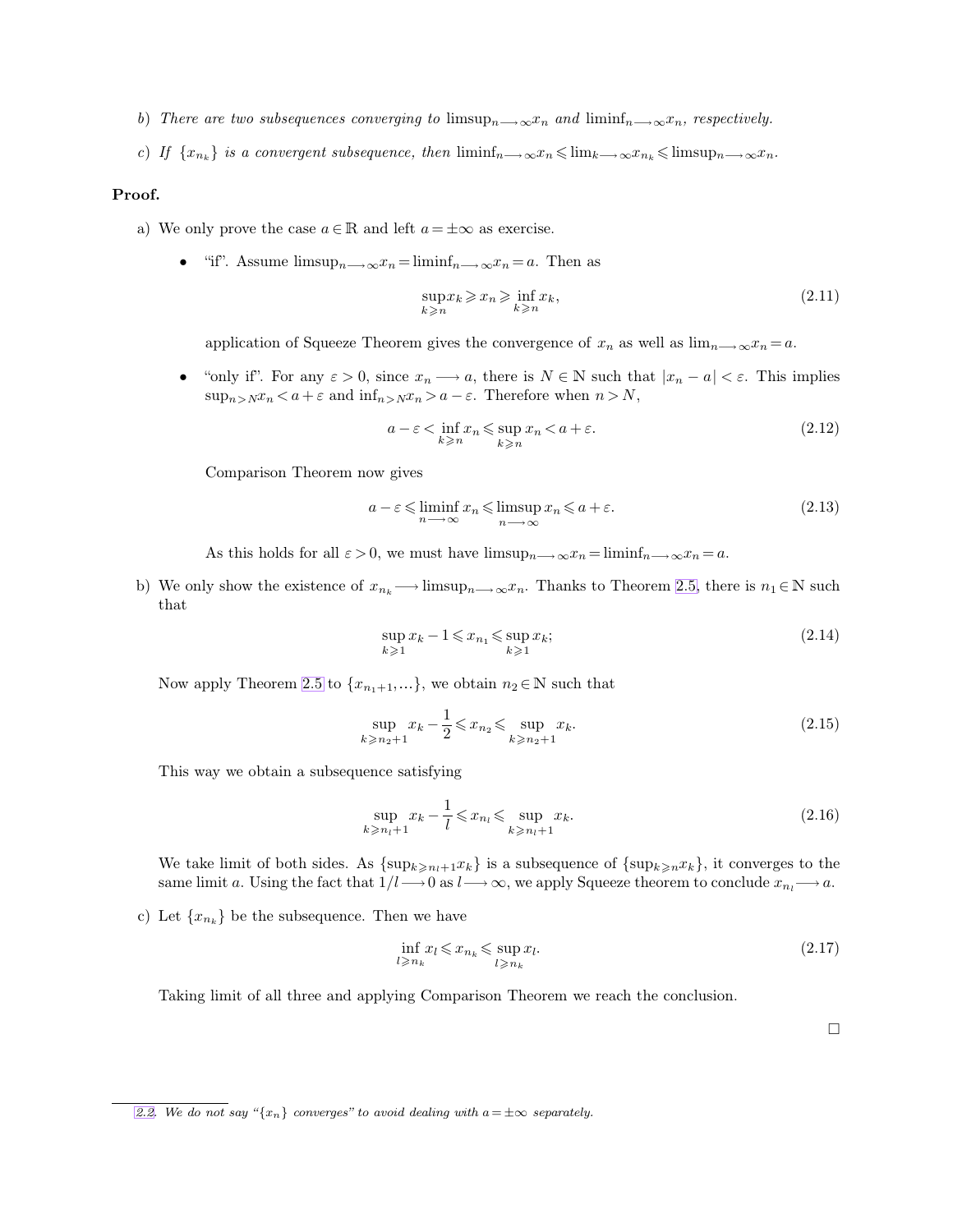## **2.2. A bit topology.**

## **2.2.1. Intervals.**

**Definition 2.17.** *Let* a, b *be real numbers. A closed interval is a set of the form*

$$
[a, b] := \{x \in \mathbb{R} : a \leq x \leq b\}, \qquad [a, \infty) := \{x \in \mathbb{R} : a \leq x\}
$$
\n
$$
(2.18)
$$

$$
(-\infty, b] := \{x \in \mathbb{R} : x \leq b\}; \qquad (-\infty, \infty) := \mathbb{R}.\tag{2.19}
$$

*An open interval is a set of the form*

$$
(a, b) := \{x \in \mathbb{R} : a < x < b\}, \qquad (a, \infty) := \{x \in \mathbb{R} : a < x\} \tag{2.20}
$$

$$
(-\infty, b) := \{x \in \mathbb{R} : x < b\}; \qquad (-\infty, \infty) := \mathbb{R}.\tag{2.21}
$$

*One can also define half-open, half-closed intervals:*

$$
[a, b) := \{x \in \mathbb{R} : a \leq x < b\}, \qquad (a, b] := \{x \in \mathbb{R} : a < x \leq b\}.\tag{2.22}
$$

**Remark 2.18.** Note that R is both an open interval and a closed interval.

**Example 2.19.** Write the following in interval notation:

- a)  $A := \{x \in \mathbb{R} : |x 3| \leq 1\};$
- b)  $B := \{x \in \mathbb{R} : |x 3| > 5\}.$

c)  $(1,2)^c$ .

## **Solution.**

- a) For A we have  $A = \{x \in \mathbb{R} : 2 \le x \le 4\}$  so  $A = [2, 4]$ ;
- b)  $B = \{x \in \mathbb{R} : x > 8 \text{ or } x < -2\}$  so  $B = (-\infty, -2) \cup (8, \infty)$ .
- c)  $(1, 2) = \{x \in \mathbb{R}: 1 < x < 2\}$  so  $(1, 2)^c = \{x \in \mathbb{R}: x \leq 1 \text{ or } x \geq 2\} = \{x \in \mathbb{R}: x \leq 1\} \cup \{x \in \mathbb{R}: x \geq 2\}$  which equals  $(-\infty, 1] \cup [2, \infty)$ .

**Lemma 2.20.** *The following holds:*

- *a*)  $(a, b) \subseteq (c, d) \Longleftrightarrow a \geqslant c, b \leqslant d$ ;  $(a, b) \subseteq [c, d] \Longleftrightarrow a \geqslant c, b \leqslant d$ ;  $[a, b] \subseteq [c, d] \Longleftrightarrow a \geqslant c, b \leqslant d$ .
- *b*)  $[a, b] \subseteq (c, d) \Longleftrightarrow a > c, b < d$ .

#### **2.2.2. Open sets and closed sets.**

**Definition 2.21.** *A set*  $E \subseteq \mathbb{R}$  *is* open *if for every*  $x \in E$ *, there is an open interval*  $(a, b) \subseteq E$  *such that*  $x \in (a, b)$ *. A set*  $E \subseteq \mathbb{R}$  *is* closed *if its complement*  $E^c := \mathbb{R} \backslash E$  *is open.* 

**Remark 2.22.** Traditionally, we say R and  $\varnothing$  are both open and closed.

**Lemma 2.23.** *Open intervals are open, closed intervals are closed. Half-open, half-closed intervals are neither open nor closed.*

**Proof.** Let  $(a, b)$  be an open interval  $(a, b \text{ may be extended real numbers so this covers all four cases). For$ every  $x \in (a, b)$ , we have  $x \in (a, b) \subseteq (a, b)$ . Therefore  $(a, b)$  is open.

Next let  $a, b \in \mathbb{R}$  and  $[a, b]$  be an closed interval. Then we have  $[a, b]$ <sup>c</sup> =  $(-\infty, a) \cup (b, \infty)$ . Take any  $x \in [a, b]^c$ . Then there are two cases:

- $x \in (-\infty, a)$ . Since  $(-\infty, a)$  is an open interval, we have  $x \in (-\infty, a) \subseteq [a, b]^c$ .
- $x \in (b, \infty)$ . Similarly,  $(b, \infty)$  is an open interval so we have  $x \in (b, \infty) \subseteq [a, b]^c$ .

The other three cases are easier:

•  $[a,\infty)$ : We have  $[a,\infty)^c = (-\infty,b)$  open;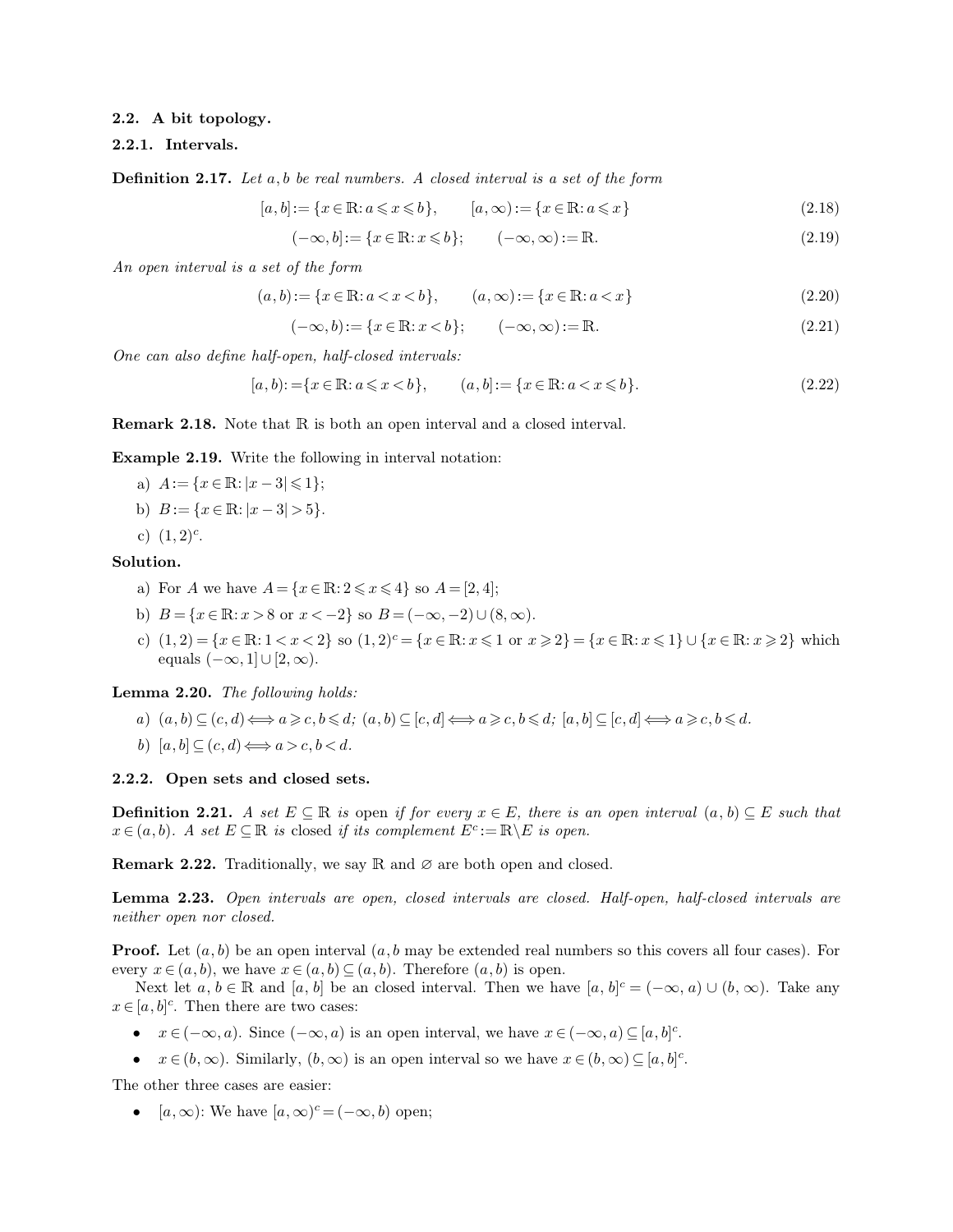- <span id="page-5-0"></span>•  $(-\infty, b]$ : We have  $(-\infty, b]^c = (b, \infty)$  open;
- $(-\infty, \infty)$ : We have  $(-\infty, \infty)^c = \varnothing$  open.

Finally we show that  $[a, b]$  and  $(a, b]$  are neither open nor closed. For  $[a, b)$ , to see that it is not open, take  $x = a \in [a, b)$ . Then for every open interval  $(c, d)$  containing  $x = a$ , we have  $c < a$  and therefore  $\frac{c + a}{2} \in (c, d)$  but  $c + a$  $\frac{1}{2}a \notin [a, b)$ . To see that it is not closed, we consider  $[a, b)^c = (-\infty, a) \cup [b, \infty)$ . Take  $x = b$  and argue similarly, we see that  $[a, b)^c$  is not open. Therefore  $[a, b)$  is neither open nor closed. The proof for  $(a, b]$  is similar.  $\square$ 

**Lemma 2.24.** If E is open, then  $E^c$  is closed; If E is closed then  $E^c$  is open.

**Proof.** The second part is by definion. For the first part, because  $(E^c)^c = E$ ,  $E^c$  is closed if E is open.  $\Box$ 

**Theorem 2.25.** *We have the following results about intersection and union of sets:*

- *a*) *The intersection of finitely many open sets is open; The union of open sets is open.*
- *b*) *The intersection of closed sets is closed; The union of finitely many closed sets is closed.*

**Proof.** We prove a). b) follows from a), Lemma [2.24,](#page-5-0) and De Morgan's rule of set operations:

$$
(\cap_{\alpha \in A} E_{\alpha})^c = \cup_{\alpha \in A} E_{\alpha}^c; \qquad (\cup_{\alpha \in A} E_{\alpha})^c = \cap_{\alpha \in A} E_{\alpha}^c.
$$
\n(2.23)

- Intersection of finitely many open sets. Denote these sets by  $E_1, \ldots, E_n$ . We show that for every  $x \in \bigcap_{i=1}^n E_i$ , there is  $(a, b) \subseteq \bigcap_{i=1}^n E_i$  such that  $x \in (a, b)$ . As  $E_1$  is open, there is  $(a_1, b_1) \subseteq E_1$  with  $x \in (a_1, b_1)$ ; As  $E_2$  is open, there is  $(a_2, b_2) \subseteq E_2$  with  $x \in (a_2, b_2)$ ; Doing this for all  $E_i$ , we obtain  $(a_i, b_i) \subseteq E_i$  such that  $x \in (a_i, b_i)$ . Now set  $a = \max\{a_1, ..., a_n\}$  and  $b = \min\{b_1, ..., b_n\}$ . We claim that  $a < x < b$ . Since  $x \in (a_i, b_i)$ , we have  $a_i < x < b_i$  for all  $i = 1, ..., n$ . Therefore  $a = \max\{a_1, ..., a_n\} < x < \min\{b_1, ..., b_n\} = b$ . Thus we have  $(a, b)$  is an open interval and  $x \in (a, b)$ . Finally, as  $a \geq a_i, b \leq b_i$ , we have  $(a, b) \subseteq (a_i, b_i) \subseteq E_i$  for all  $i = 1, 2, ..., n$ . Therefore  $(a, b) \subseteq \bigcap_{i=1}^{n} E_i$ .
- Union of (could be infinitely many) open sets. Denote these sets by  $E_{\alpha}$  with  $\alpha \in A$  an index set. Take any  $x \in \bigcup_{\alpha \in A} E_{\alpha}$ . By definition there is  $E_{\alpha_0}$  such that  $x \in E_{\alpha_0}$ . Since  $E_{\alpha_0}$  is open, there is  $a, b \in \mathbb{R}$ such that  $x \in (a, b) \subseteq E_{\alpha_0} \subseteq \bigcup_{\alpha \in A} E_{\alpha}$ .

**Remark 2.26.** Note that "union of open sets is open" and "intersection of closed set" can involve infinitely many sets. For example  $(1/x, \infty)$  is open for  $x > 0$ . Then we know  $\cup_{x>0}(1/x, \infty)$  is open. On the other hand, the intersection of infinitely many open sets may be closed, for example  $\cap_{n\in\mathbb{N}}(-1/n, 1/n)$ ; The union of infinitely many closed sets may be open, for example  $\cup_{n\in\mathbb{N}}\left[\frac{1}{n}\right]$  $\frac{1}{n}, 1-\frac{1}{n}$  $\frac{1}{n}$ . Of course it may also be half-openhalf-closed.

**Remark 2.27.** From the above theorem we see why it is a good idea to say R and  $\varnothing$  are both open and closed.

**Theorem 2.28.** (Structure of open sets) *Let*  $E \subseteq \mathbb{R}$  *be open. Then there are*  $a_i, b_i \in \mathbb{R}$ *, i* $\in \mathbb{N}$  *such that*  $E = \bigcup_{i \in \mathbb{N}} (a_i, b_i).$ 

**Proof.** The proof is beyond the level of this course and is omitted.

**2.2.3. Nested sets.**

**Definition 2.29.** (Nested sets) *A sequence of sets*  $\{I_n\}_{n\in\mathbb{N}}$  *is said to be nested if* 

$$
I_1 \supseteq I_2 \supseteq \cdots \tag{2.24}
$$

**Theorem 2.30.** (Nested interval) If  $I_n = [a_n, b_n]$  with  $a_n, b_n \in \mathbb{R}$  is nested, then  $\bigcap_{n=1}^{\infty} I_n$  is not empty. If  $b_n - a_n \longrightarrow 0$ , the intersection is a single point.